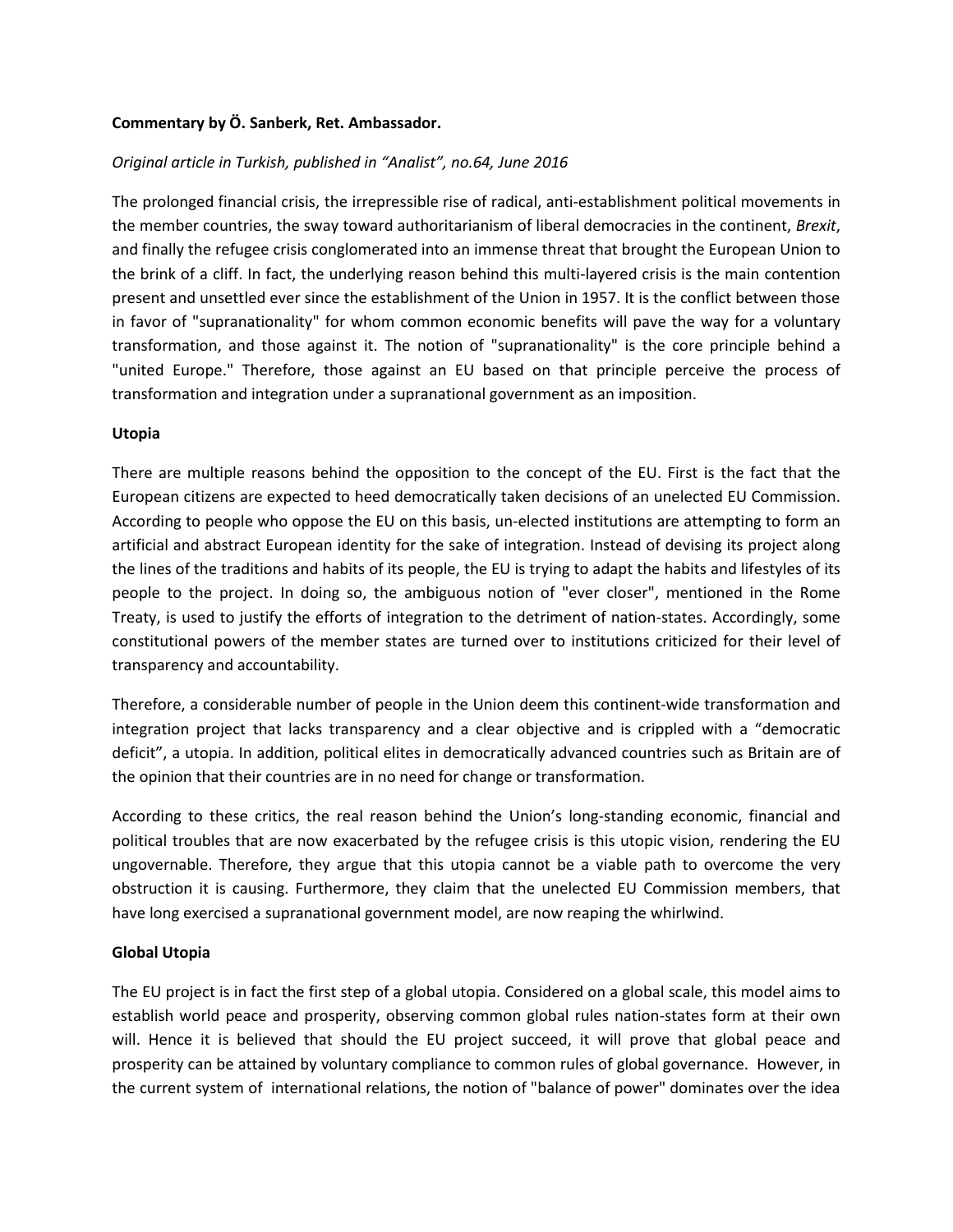of "voluntary participation", thereby reducing the functionality and effect of the supranational government models to a secondary role, both in Europe and the world.

### **Responses**

According to those opposing the model of EU integration, supranational government defies the significance of everyday realities and traditions of the ordinary citizens. It raises the value of partially contentious, unlimited and radical personal choices, on which consensus is yet to be reached, to the level of fundamental rights that are compulsory to observe. Among these are multiculturalism, certain sexual preferences, and traditions that serve as pillars of stability for the daily life. There is a tendency to alter the flow of conservative and ordinary life in favor of a more progressive order; opponents state that such a stance leads to a multiculturalism that is hostile to the notion of multiculturalism itself. When multiculturalism or unorthodox freedoms are imposed on a conservative society, social tolerance is eroded and eventually shattered by waves of xenophobia, marginalization, racism and extreme nationalism. Furthermore, the supranational government model as exercised in the EU does not draw its political power from institutions that are accountable to an electorate.

# **"Soft Utopia"**

One way to overcome this protracted crisis triggered by the model of supranational government, lies, in fact, in transferring a larger share of the nation-states' powers to the supranational bodies, to include constitutional, financial and social domains, and even the fields of foreign policy, defense and security. However, it seems unrealistic to think that political movements opposing the principle of supranationalism in the EU would consent to a larger power transfer to the EU institutions, especially under the conditions of the current crisis.

Due partially to the aforementioned reasons, the opponents of the supranational government model liken it to the communist or fascist ideologies. There is, however, a difference: in communist or fascist systems, persons that refute the founding ideologies are subjected to coercive measures and criminal charges, whereas the opponents of the supranational ideology in the EU are of course in no such danger.

Nonetheless, despite the democratic deficit and all the criticism, in the last sixty years, this "soft utopia", so to speak, of the EU has led to a large-scale transformation both at the European and global levels. It has made undeniably significant contributions to the diffusion of rule-based democratic governments, social market economies and the principle of the rule of law, not only within Europe but in the world, in the last quarter of the  $20<sup>th</sup>$  century.<sup>1</sup>

# **Turkey's Situation**

l

The transformative power of EU's supranational government model based on volition has had visible effects even in countries that are not full members yet, such as our country, Turkey.

<sup>1</sup> The first section of this article was inspired by *The New Totalitarian Temptation: Global Governance and the Crisis of Democracy in Europe*, Todd Huizinga (http://newtotalitariantemptation.com)